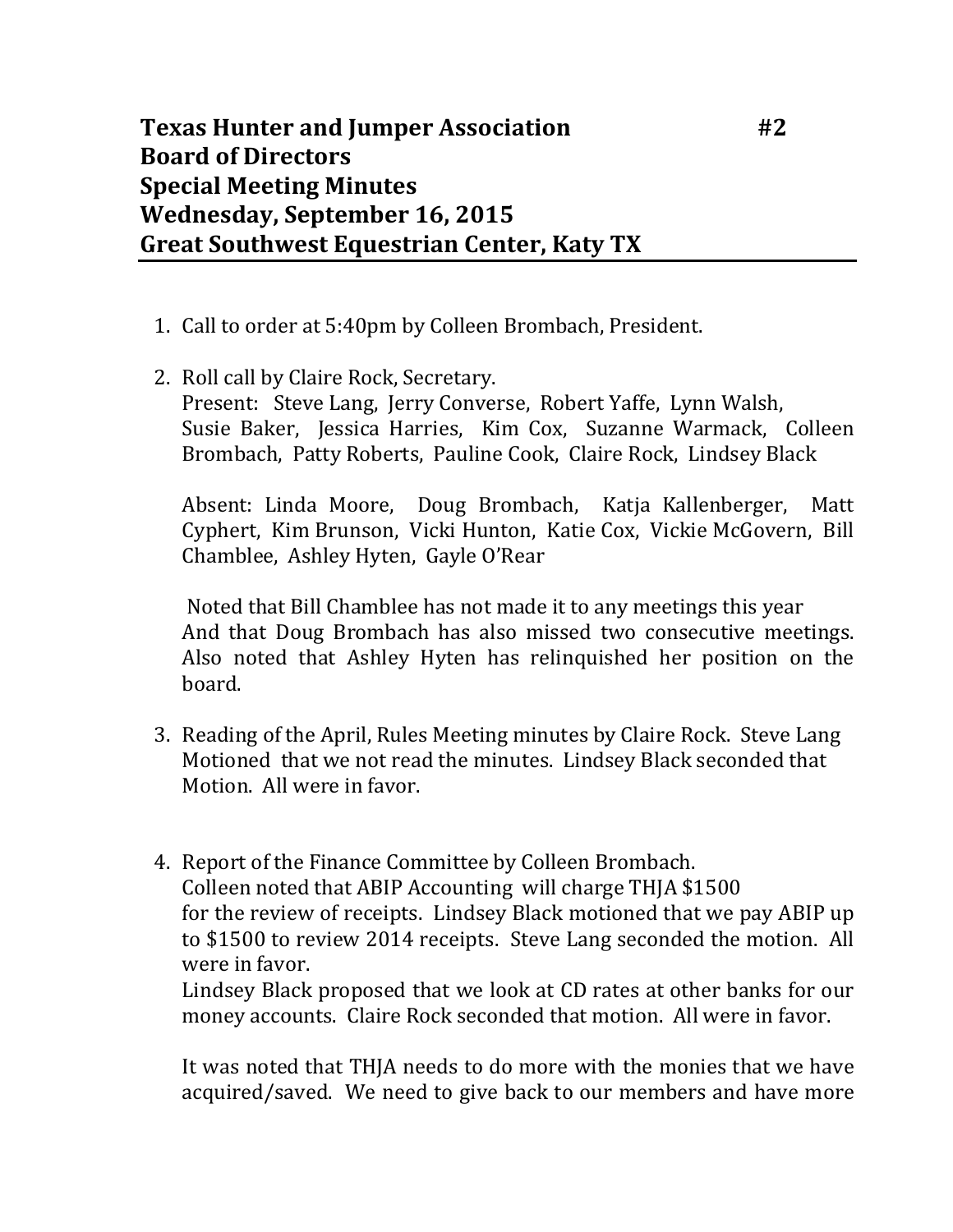of a presence. The Board discussed the possibility of sponsoring a couple of Derby classes or special classes beginning in 2016.

Kim Cox motioned that THJA sponsor a \$5000 Handy Hunter Derby Class and a \$5000 Childrens/Adult 1.15 meter Jumper Classic. Entrants must be current THJA members t o participate. Patty Roberts seconded the motion. All were in favor

Robert Yaffe noted that year to year membership comparisons'. In 2014 at this time, THJA had 1000 members. This year, we have 930. The rule stating Riders must be THJA members in order for horses to earn points that went into effect December 1, 2014, has not made a significant difference in membership levels.

- 5. Report of the Rule Book Committee by Jerry Converse. The Rule Book is Up to date and available on the THJA web site.
- 6. Report of the Nominating Committee by Jessica Harries and Steve Lang, It was noted that Jane Thacker and Ellen Eakin will be filling our two open positions beginning January 1, 2016. They will be replacing Pauline Cook and Vickie McGovern.

It was noted that we may have several more positions to be filled based upon the continued absence of current Board members.. Opening swill be posted on the website should this happen. Several potential candidates were suggested (Kelly Cloud, Jennifer Black, Britney Hildebrand.

Colleen Brombach will contact Bill Chamblee to see if he would still like to remain on the Board.

- 7. Report of the Prize List Committee: No updates at this time.
- 8. Report of the Show Standards Committee by Claire Rock. No complaints have been filed regarding THJA approved shows at this time.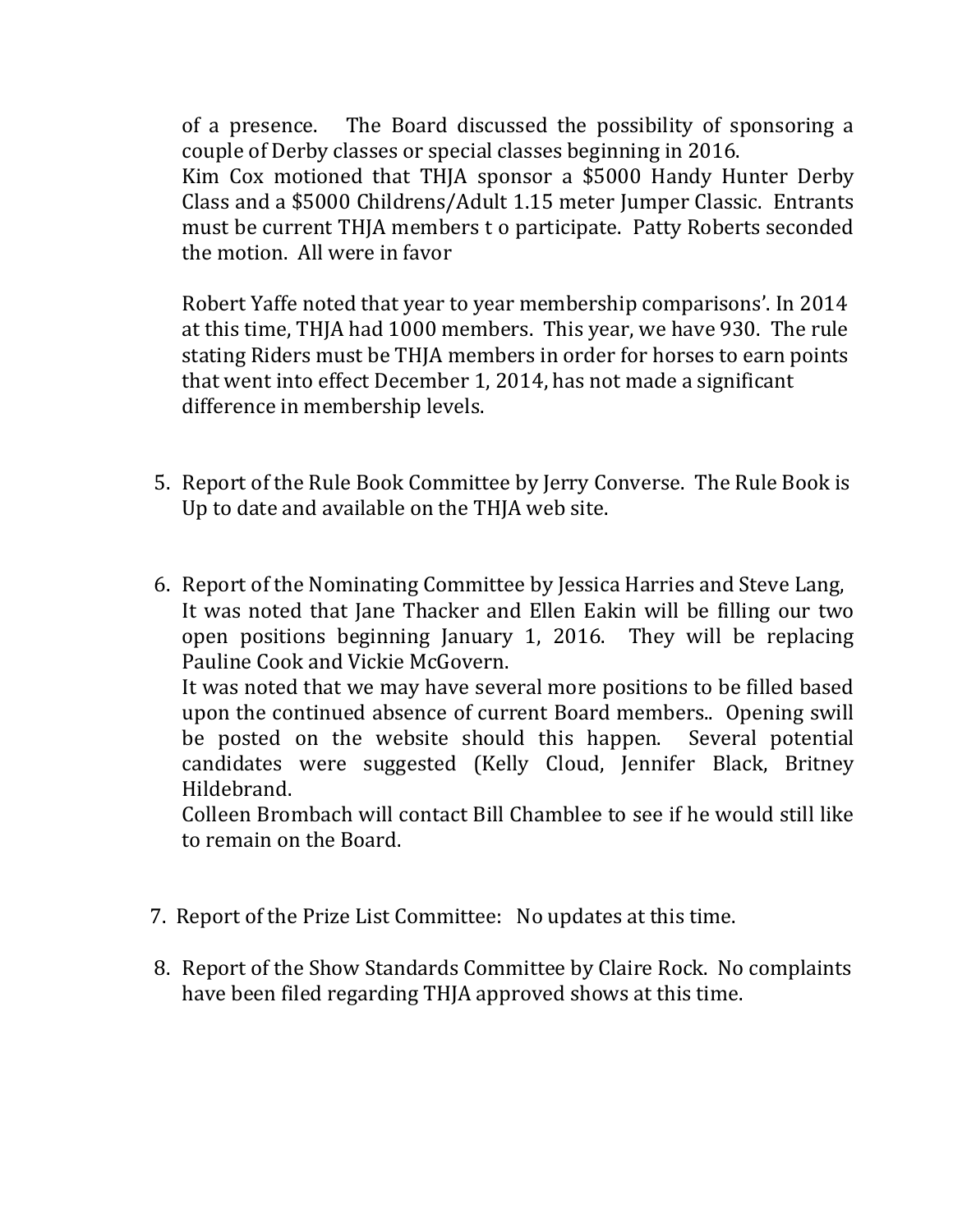9. Report of the Sponsorship Committee by Patty Roberts. Patty noted that since the last meeting, World Champion Hunter Rider was awarded \$1500 in sponsorships. There was a discussion regarding our Young Rider team. Kim Cox and

Lynn Walsh noted that the Zone generally sponsors the team monetarily as well as with items such as saddle pads and clothing.

- 10. Report of the Website and Information Systems by Robert Yaffe. Robert noted that everything was going well with the website. The only complaint has been that the dropdown for the horse shows tends to fall off with IPhones. Robert will look into this.
- 11. Report on USEF / USHJA News by Lynn Walsh. October  $1<sup>st</sup>$ , membership notifications will be going out from USEF/USHJA. Lynn noted that the annual meeting will be held in Orlando, in December for USHJA. One of the discussions will be utilizing horse age groups rather than pregreen, green etc.
- 12. Report on the Annual Awards Banquet by Colleen Brombach. The banquet will be held at the Hyatt on the Riverwalk in downtown San Antonio on January 9th. Gayle O'Rear and Kelly Cloud will be helping with the arrangements and plans. Prizes for champion and reserve have not yet been determined.
- 13. Other Agenda Items:
	- a. Update on the status of 501c3 for the organization. Colleen noted That it would cost approximately \$5000 with an attorney to change the organization status. It was also noted that once this happens, receipts etc need to be carefully monitored for tax purposes..
	- b. Discussion of proposed new equitation classes. This has not yet been discussed with the show managers.
	- c. Discussion regarding the question posed by Dave Morse about allowing a horse show held in Oklahoma to count towards THJA points. The Board was voted unanimously, not to approve this.
	- d. Steve Lang motioned that THJA make some gesture to thank the